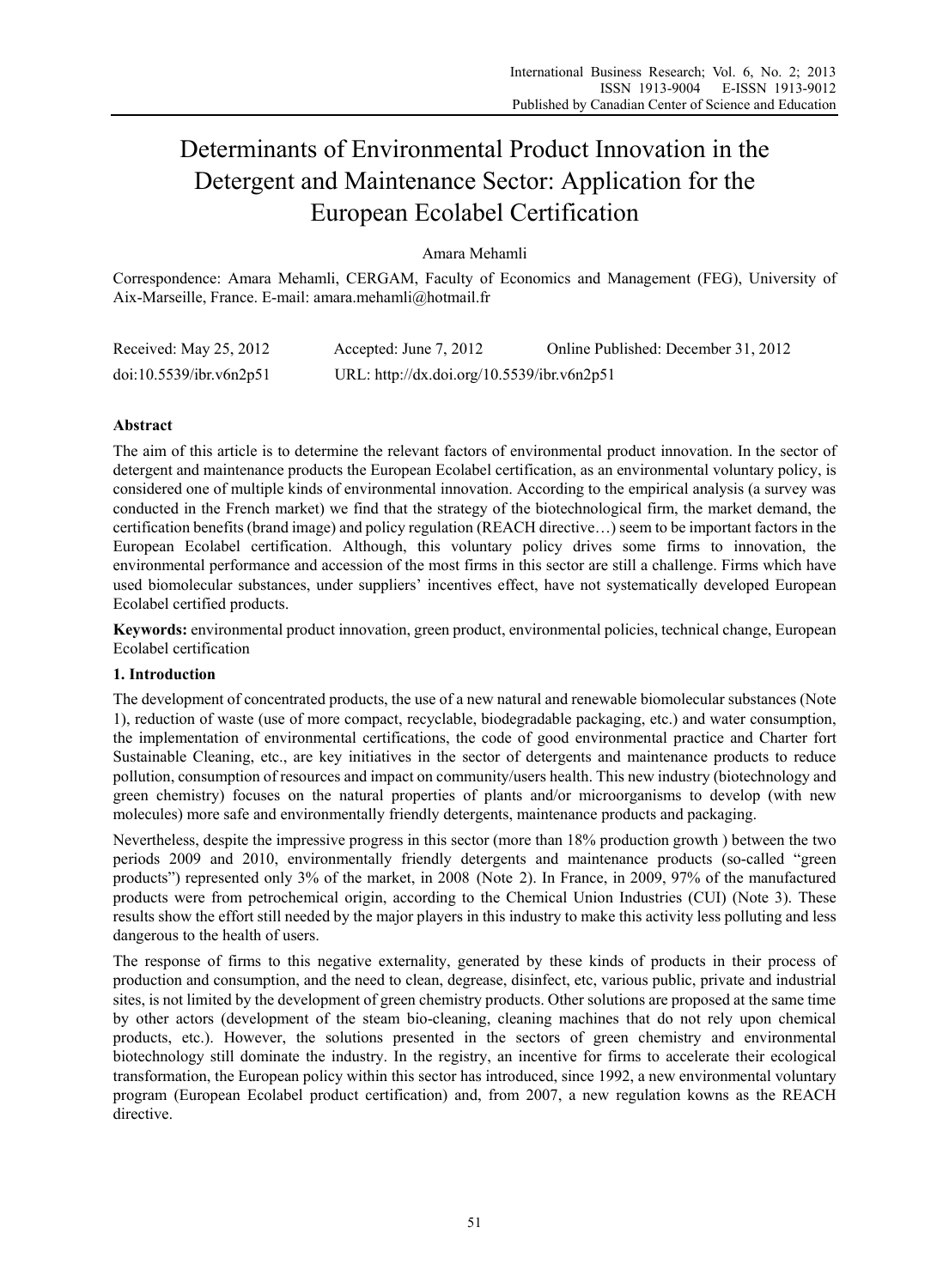

Figure 1. Number of firms and products certified (2009)



Figure 2. Percentage of reference by country (2009)

Source: European Commission Environment.

The European Ecolabel certification allowed the development of new environmental innovations, essentially environmentally friendly products. Indeed, we have registered, in France, an increase in the number of companies that have adopted this new environmental certification (See figures 1 and 2). However, its market share is still low and addressed mainly to green consumer (Rex and Baumann, 2007) (Note 4). The European Ecolabel is in part a response of firms to positive and negative externalities problems (since it also partly delayed the transfer of knowledge). First, it represents the effort of the firm in terms of R&D (step 1) and then the certification process (step 2).The culmination of this decision to innovate is not guaranteed and several factors can guide its direction and influence its place.

We examine in this work relevant determinants of European Ecolabel product certification. After a review of literature on determinants of environmental innovation products and chemical sector studies, we will analyze the results of the survey implemented in French market, between 2009 and 2010. Our analysis is based on a logistic regression model to highlight the key determinants of this category of products. Given the number of factors which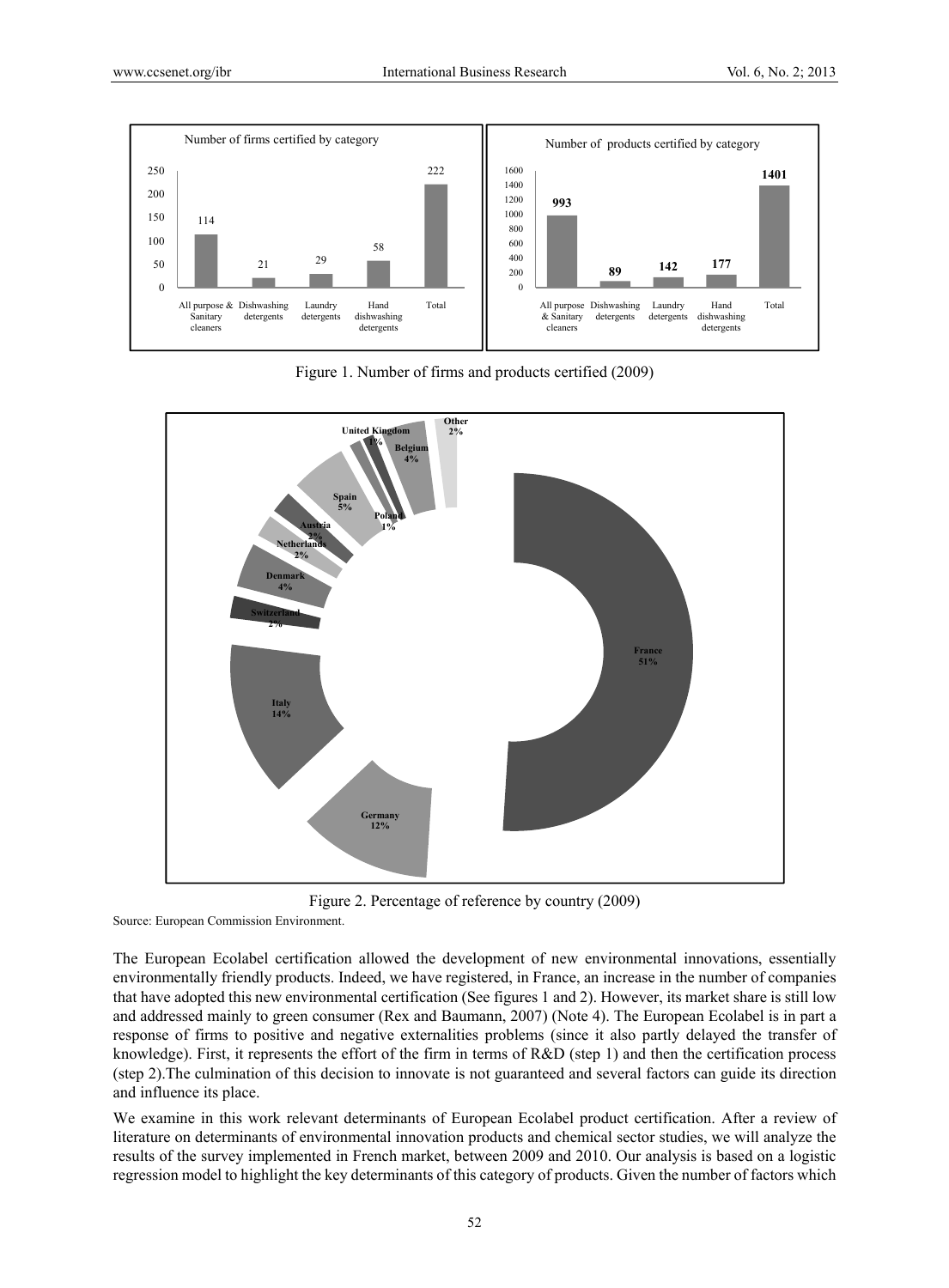may influence the decision to adopt (in sense of R&D programs and certification processes) European Ecolabel certification, we will focus our analysis in this model on the role of firm strategies (the biotech companies that provide biomoleculars), R&D, ISO 9001 certification, environmental demand and Regulation (REACH directive, etc.). Indeed, as this certification does not require the use of biomolecular substances, biotechnologies firms can influence the rate and direction of innovation in the sector, through their business and marketing strategies.

# **2. Review of the Literature**

The economic literature makes different assumptions about the determinants of environmental innovation products (green products). The evolutionary economic approach is interested in the role and the real impact of environmental policies on innovation and diffusion. Without failing to integrate different internal and external factors into the firm, it finds that these policies have a mixed role. Environmental innovation, depending on the context, is mainly driven by various factors that influence not only the rate and the direction of technical change but also the nature of innovation (Del Río, 2009). Among the main determinants, that are often integrated in the analytical and empirical literature are the following: the market, technological opportunities, environmental policy, environmental strategy and organizational and technological absorption capacity (Note 5). The works within management science's "firm strategy" and economic theory's "environmental economics" focus on the possible link between environmental policy and environmental innovation. The Porter and Van Der Linde (1995) hypothesis is, indeed, at the centre of these studies. Several empirical studies have also attempted to confirm this relationship. Current studies still show mixed results primarily because of the methodological difference, the complexity of the process, the role of other factors, the problem of data and, finally, the characteristics of environmental policy - context, type of instruments, form and timing, etc. (Kemp & Pontoglio, 2008). Thus, some analyses focus primarily on the role of environmental policies (Note 6).

In the lineage of the industrial and innovation economy, the current literature also stresses the importance of technological factors (technology push) and market demand (market pull) (Turpitz, 2004). It recognizes the weight of the market (Schmookler, 1966) and technological (Mowery & Rosenberg, 1979) opportunities in the innovation process. It is accepted that there is a certain primacy of technological progress in the initial phase of innovation and a primacy of market in the diffusion phase (Pavitt 1984). Cleff and Rennings (1999) have combined these three main factors (supply, demand and regulation factors) attempting to identify the key determinants of environmental innovation. Within this literature, attention has also been paid to other internal and external factors some of which are usually reserved for management sciences (from the literature on the firm environmental strategy, to the theory of organizations and eco-marketing) (Note 7). Thus, current studies incorporate other factors and also make a distinction between product and process innovation.

The Turpitz (2004) case analysis suggests that environmentally innovative product is primarily driven by four important factors: technology, market, environmental policies and factors internal to the firm. Cleff and Rennings (1999) report the influence of the market and the role of voluntary instruments (ISO 14001, certification ecolabel, eco-audit…). The ecolabel certification in Germany (Blue Angel) strongly stimulates product innovation. The work of Ziegler (2005) demonstrates these results. Environmental innovation products and processes are effectively linked to technological opportunity, the incentive of the market (market pull) and the implementation at the organizational level of environmentally specific measures (primarily the ISO 14001). Rehfeld et al. (2007) found significant results regarding the implementation of environmental management systems and environmental innovation products. The role of other factors, such as regulation, market, technology and the specificities of the firm is also demonstrated in this empirical study. The results of the logistic regression of Kammerer (2009) show the role played by the regulation and the consumer benefit (due to the benefits and the quality of the product). They encourage not only the development of new innovations, but also the scope of their application and the degree of novelty. The empirical results of the study presented by Horbach (2008) show the importance of technological capacity (capital Knowledge), enhanced by the R&D, in the process of environmental innovation. The hypothesis that innovation promotes the emergence and the development of other innovations was confirmed in this case. In addition, Porter's hypothesis is confirmed in this study. Finally, regulation, environmental management tools, and organizational change also stimulate environmental innovation.

Kivimaa (2007) examines how environmental policies, market factors and technological opportunities (technology push) affect the innovation products and processes in areas of pulp, paper and packaging in the Nordic countries. The results show that the three factors are positively significant. Environmental innovation is often developed to anticipate or to comply with the regulation. It (regulation) seems to have a direct effect on innovation processes, which is not confirmed in the case of innovation product. The work of Triebswetter and Wackerbauer (2008) confirm the positive impact of these three factors. Not only regulatory pressure, but also the pressure of costs, the competitive advantage, the effect of the technological opportunities and consumer pressure are important to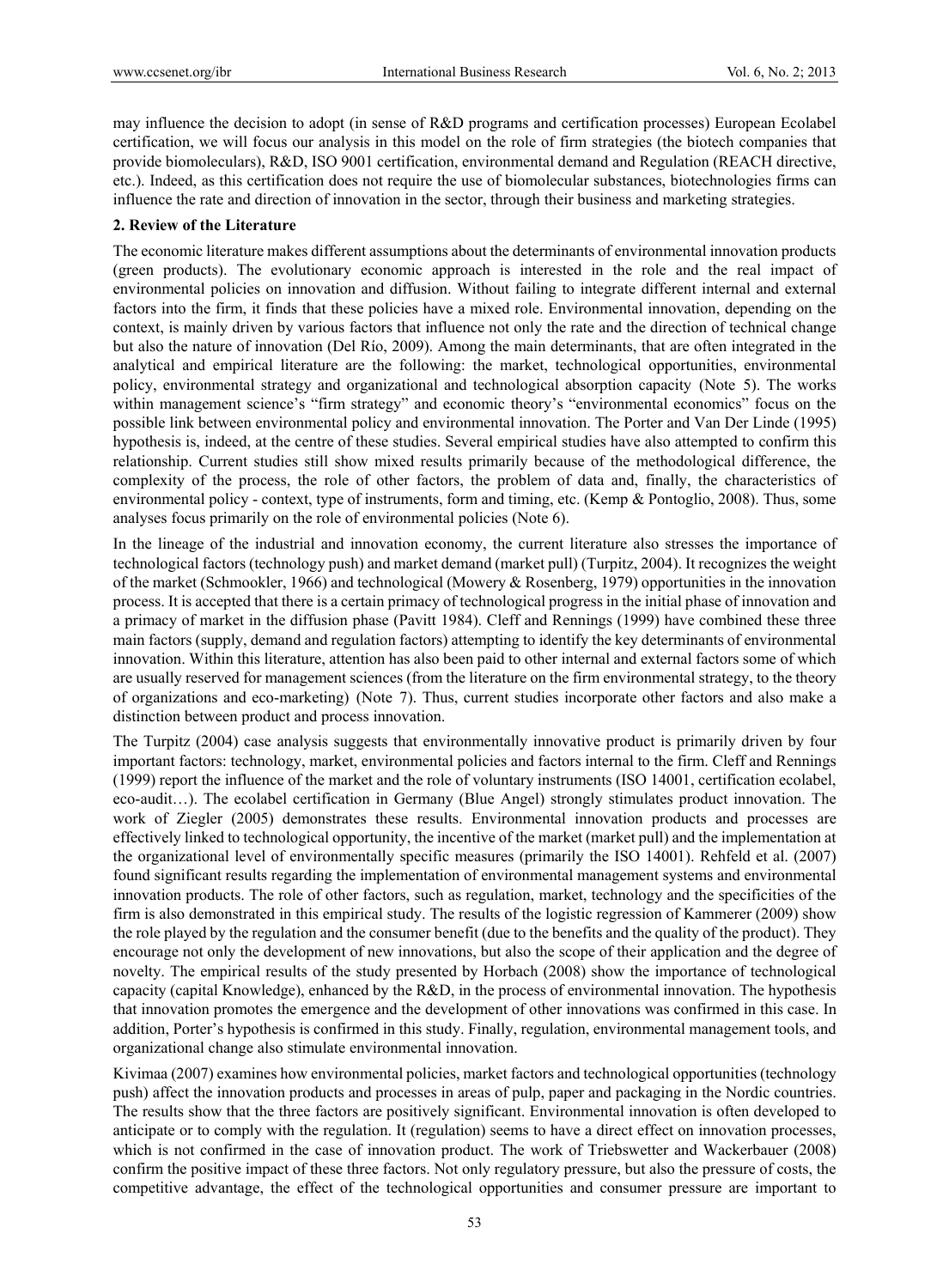transcend the inertia within the firm and develop innovation. Incentives through market (Germany, 1999-2006) and finance law (France, 2005-2009) have indeed had positive results, according to the comparative study of the quality labels and existing standards, related to Small Scale Biomass Heating Systems (BHS) (Verma et al., 2009). 76.8% of environmental innovation is "product innovation", according to the study by Frondel et al. (2007). The multinomial logistic model estimated on this study indicates that the strengthening of environmental policies and regulatory measures are positively correlated with "end-of-pipe" innovation, while the reduction of costs, the managerial system and some environmental management tools tend to foster innovative products. Indeed, the ISO 14001 certification is particularly effective for the creation of the best conditions for technological change, within the companies who are invested in the IPPC (Note 8) directive (Radonji & Petra, 2007).

The results of Becker and Englmann (2005) corroborate that environmental regulation is, by far, the main incentive in the chemical industry for "end-of-pipe" innovation and "production-integrated innovation". Berkhout et al. (2003) examined the potential impact of the new chemicals legislation (REACH) on innovation, competitiveness and employment in the EU. They conclude that many of these provisions tend to foster innovation, even beyond this sector. They add that the positive impacts on industrial innovation can take some time. Nordbek and Faust (2003) also discuss this European policy. They reject the hypothesis that the regulation limits innovation because of the arguments weakness and the lack of evidence. Instead, they advocate the development of other tools and support for these measures. Others authors have also brought to light additional evidence about the Porter hypothesis and the role of environmental policies in the chemical industry. Oosterhuis (2006) shows clearly that there is no conflict between innovation and environmental policy. There are many indications that innovation is more important in countries where more active substitution policy in chemical industry is pursued (e.g. Sweden and Denmark). Nameroff et al. (2004) explain that the growth of the environmental patent in the chemical industry in the USA coincides with the revision of the environmental laws in the 1980s and 1990s. However, the low rate of relationship between these innovations and non-environmental innovation, suggests that these industries have not necessarily embraced green chemistry as a means to reduce regulatory pressure. Seija Nogareda (2007) study in the sector of chemistry and pharmacy has shown that demand, the regulatory stringency and a greater distance from the end consumer in the supply chain influenced positively the amount of product innovations. In the case of the innovation of processes, regulatory stringency and quantity also had a positive impact, as well as firm size and corporate environmentalism. Finally, regulation, as a signal of market change and the need to anticipate it, in addition to the commercial and technological aspects, are the main factors that have influenced the development of more environmentally friendly products in the chemical sector, according to the Visser et al. (2008) study. The role of commercial staff, R&D managers and CEOs is vital in this process. This study also highlights the minor role of EHS managers.

# **3. The Model Specification and Data**

## *3.1 Assumptions and Theoretical Model*

We can distinguish three external factors which work to stimulate the firm in the sector of detergents and maintenance products. The first factor which promotes innovation is the importance of environmental criteria in the firm choice (Horbach, 2008; Reheld et al., 2007). In order to meet environmentally friendly products demand the firm can anticipate regulatory measures and product innovation to have a competitive advantage. H1: *the more important environmental criteria are considered, the more companies will tend to innovate European Ecolabel certified products*. The second stimulating factor concerns the suppliers. They play a significant role to promote firm innovation (Arundel & Rose, 1999; Montalvo, 2008; Visser et al., 2008). The provider of biomoleculars develops a strategic plan to promote innovation and encourage the adoption of the product by new users. Entrepreneurship plays a significant role in the implementation of this strategy. Incentives through business and marketing strategy are the best way for this task (Rogers, 1995; Anderson & Gatignon, 2003). H2: *suppliers introduce business and marketing incentives which accentuate the likelihood of adoption of biomoleculars and thus the European Ecolabel certified product*.

The push/pull regulation approach (Cleff & Rennings, 1999; Rennings, 2000) incorporates the impact of environmental policies on innovation, which represents a relatively important factor (Porter & Vand Der Linde, 1995, Green et al., 1994; Seija Nogareda, 2007; Nameroff et al., 2004). H3: *regulation would encourage company's environmental product innovation and adoption of the European Ecolabel certification* (Note 9)*.* 

Barriers and performances (benefits) of the European Ecolabel certification should also enable (or discourage) innovation within the firm. H4: *the presence of strong benefits to certification would encourage company adoption*; H5: *the presence of strong barriers to certification would discourage company adoption*.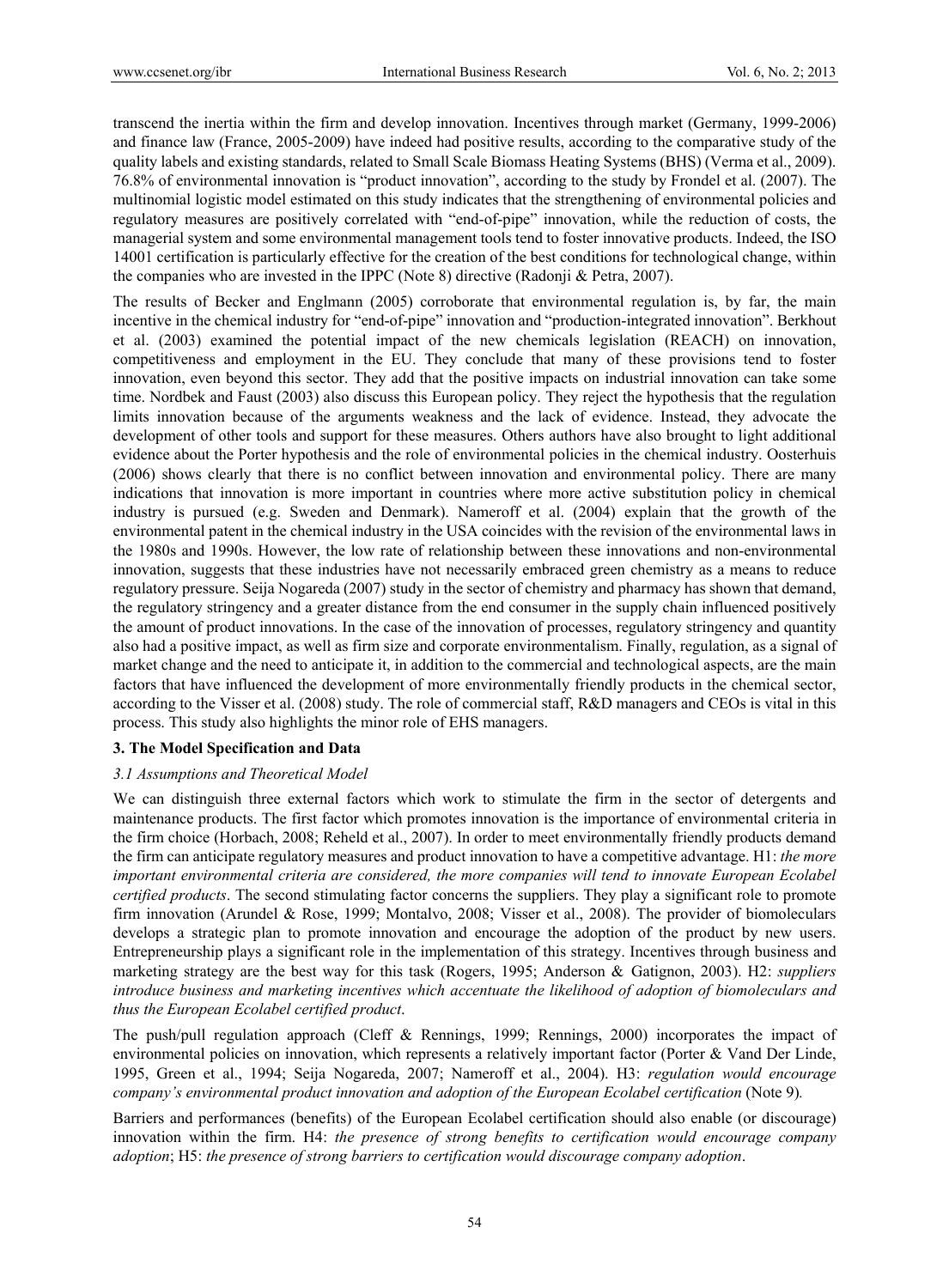

Figure 3. Theoretical model

Source: adapted from Del Río (2005) (Note 10).

Finally, there is interest in this analysis, to internal factors at the firm which can impede or accelerate environmental innovation. The technological, organizational and financial absorption capacity differs from one firm to another and from one sector to the other. Internally, the firm with a better absorptive capacity facilitates and promotes innovation. This ability was analyzed in the literature addressing various factors.

The technological capability of the firm to innovate is relative to its ability to implement a program of research and development with the goal of developing green products (Horbach, 2008; Rehfeld et al., 2007). H6: *the establishment of R&D programs should spur innovation and the European Ecolabel certification adoption*.

Companies with a larger workforce, more experience and which use high quality production process according to the ISO 9001 standards should have a greater capacity to innovate (Horbach, 2008; Montalvo, 2008; Del Río, 2005; Traore & Rose, 2003; Rehfeld et al., 2007). H7: *the greater number of employees a company has, the greater innovative capacity it will have;* H8: *companies with greater experience (in their workforce), will have greater innovative capacity*; H9: *firms with ISO 9001 certification have better routines and process of innovation and European Ecolabel certification*. The figure 3 summaries all this hypothesis.

# *3.2 Variables*

The table 1 gives a list of explanatory variables. The dependant variable is represented by "EUPECOL". With a logistic regression analysis our model assumes the presence (or not) of a competitive environment, in which the probability of adoption of European Ecolabel certification is (or is not) in competition with the likelihood to adopt other certifications. The firm, in a complex environment, with a several incentives (incentives from the market, the regulation, suppliers, etc.) and its own R&D program and/or quality process (ISO 9001 or not), can choose to adopt (or not) European Ecolabel certification instead of other types of certifications of products or processes (Ecocert, ISO 14001/EMAS and LCA) (Note 11) or to not adopt any of these forms of certification. In addition, there is (or not), in same time, a competition between a biomolecular substances and other substances (e.g. petrochemical). Thus, a business and marketing strategy from suppliers of biomolecular substances can also (but will not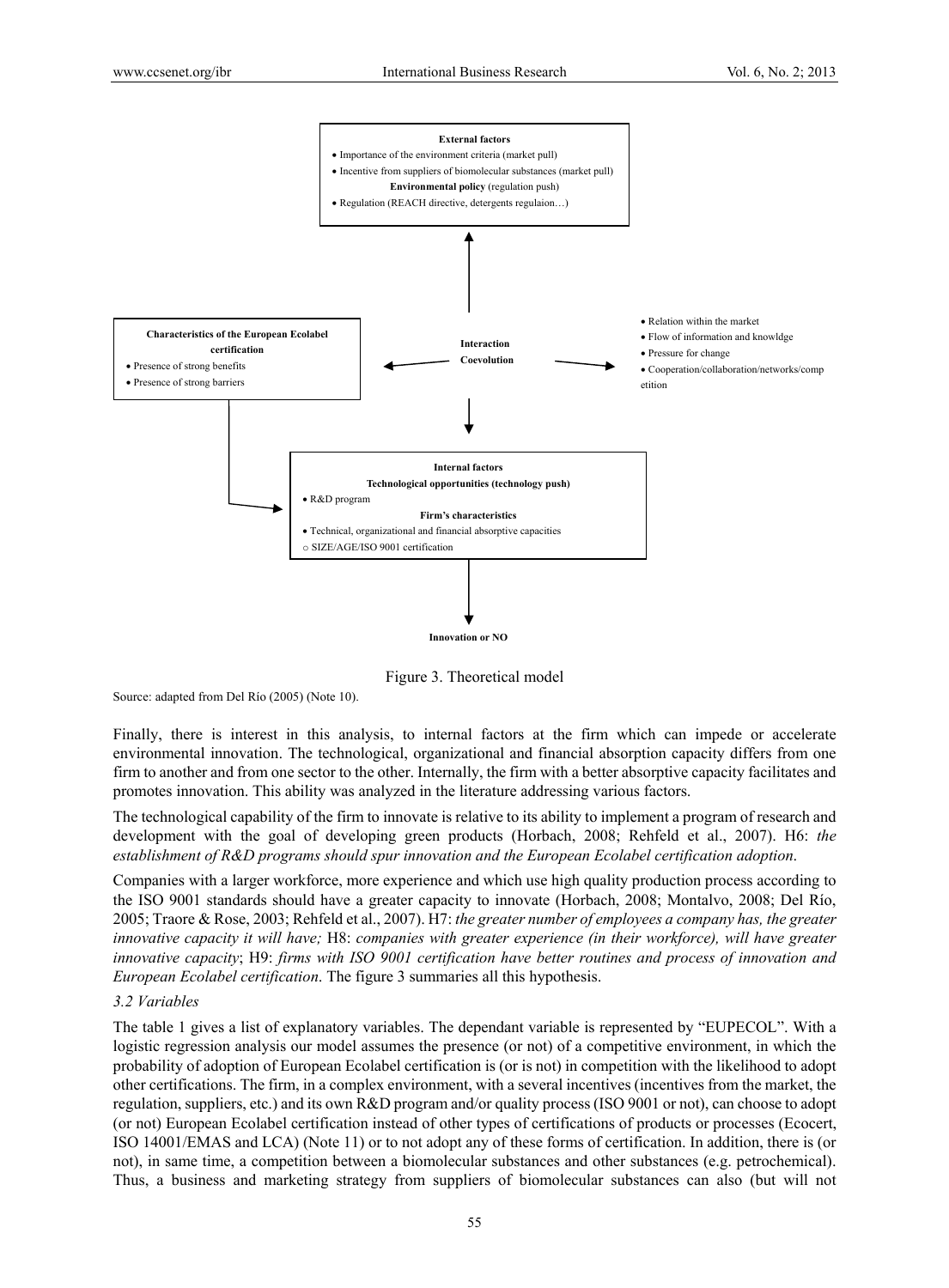necessarily) affect this certification decision. Finally, the firm can also focus on purely strategic considerations (e.g. the search for an environmental image), which can be a vital point in the final decision of the firm.

|  | Table 1. Explanatory variables |  |
|--|--------------------------------|--|
|--|--------------------------------|--|

| Variable      | <b>Definition</b>                                    | Coding                                               | <b>Hypothesis</b> |
|---------------|------------------------------------------------------|------------------------------------------------------|-------------------|
| <b>SIZE</b>   | Number of employees                                  | 1 if the firm is big, 2 medium and 3 small (Note 12) | H7                |
| AGE           | Years of set up                                      | 1 if the firm is old, 2 medium and 3 young (Note 13) | H8                |
| <b>ISO</b>    | ISO 9001 certification                               | 1 if yes, 0 otherwise                                | H <sub>9</sub>    |
| <b>ENVCRI</b> | Environmental criteria importance                    | 1 if yes, 0 otherwise                                | H1                |
| <b>SUPINC</b> | Incentives from suppliers of biomolecular substances | 1 if yes, 0 otherwise                                | H <sub>2</sub>    |
| R&D           | R&D program                                          | 1 if yes, 0 otherwise                                | H <sub>6</sub>    |
| <b>ENREGL</b> | Environmental regulation                             | 1 if yes, 0 otherwise                                | H <sub>3</sub>    |
| <b>ECOLBE</b> | Presence of strong benefits                          | 1 if yes, 0 otherwise                                | H4                |
| <b>ECOLBA</b> | Presence of strong impediments or barierres          | l if yes, 0 otherwise                                | H <sub>5</sub>    |

## *3.3 The Sample and the Data*

A questionnaire was mailed to 336 firms engaged in the professional French market in the area of detergents and maintenance products (formulators, manufacturers and distributors under (2041Z) INSEE (Note 14) national classification). A crossing data was made between internet firm data bases too. The questionnaire was mailed mainly to the CEO's, general manager or the R&D, laboratory and/or purchasing manager. We had 44 responses from this population. Although it is difficult for us to have the market share of this respondent population, these companies however are the most important players on the market (they represent at least 30% of market share). SPSS logistic regression analysis, as we will see, saves only 30 firms on the sample, because of missing values.

## **4. The Empirical Results and Discussion**

## *4.1 Descriptive Analysis*

The descriptive analysis allowed us to obtain valuable information about the characteristics of the sample:

- More than 65% of firms are set up for more than 20 years;
- Only 36% are group subsidiary;
- More than 52% of companies have equal to or more than 50 employees, 47% between 51 and 500 employees;
- 59% of firms interviewed carryout formulation, manufacture and distribution activity;

 88% of them have developed at least one environmental innovation product, 40% a Ecocert certified products and 47% a European Ecolabel certified products;

 ISO 9001 certification represents 64% in the sample. Only 34% and 23% of companies surveyed have adopted an EMAS/ISO 14001 certification and/ or LCA respectively;

80% of firms say that there are barriers to the use of biomolecular substances;

 70% agree that there are strong benefits to the European Ecolabel certification. However, 84% also recognize the presence of strong barriers to the European Ecolabel certification.

In addition, this study offers the possibility to identify the main impediment to use or adoption of biomolecular substances.

In figure 4 we can see enzymatic natural products are mainly constrained by the cost price, the major impediment (with 21 "YES" answers). Four barriers are identified in the case of natural plant products. The cost (with 33 "YES" answers), competitiveness (with 29 "YES" answers), Unknown (with 26 "YES" answers) and technical performance (with 21 "YES" answers). Four barriers are also identified in the case of biosurfactants. The cost (with 21 "YES" answers), competitiveness (with 24 "YES" answers), unknown (with 20 "YES" answers) and availability (with 20 "YES" answers).

The European Ecolabel is a very effective way to improve brand image (Figure 5). Indeed, it combines an acceptable performance (regarding safety, technology and environment) and, at the same time, provides a good image of the company and its products. Despite its advantages, the development of European Ecolabel certified products is limited primarily by the competitiveness of traditional products, the cost of certification, the price of the final product and non valuation of natural products (biomolecular substances).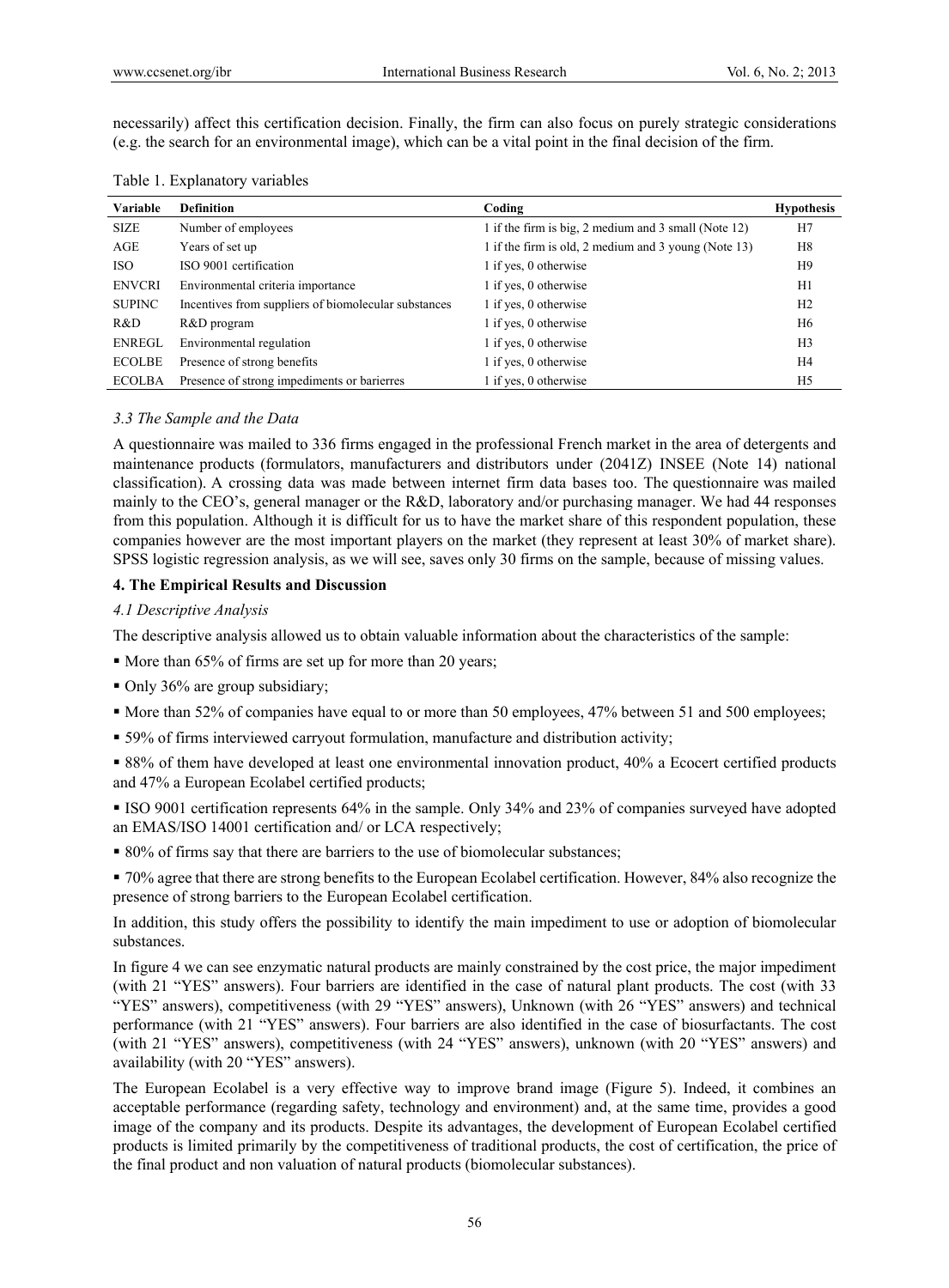

Figure 4. The nature of barriers in the adoption of biomolecular substances



Figure 5. Performances and barriers of the European Ecolabel certification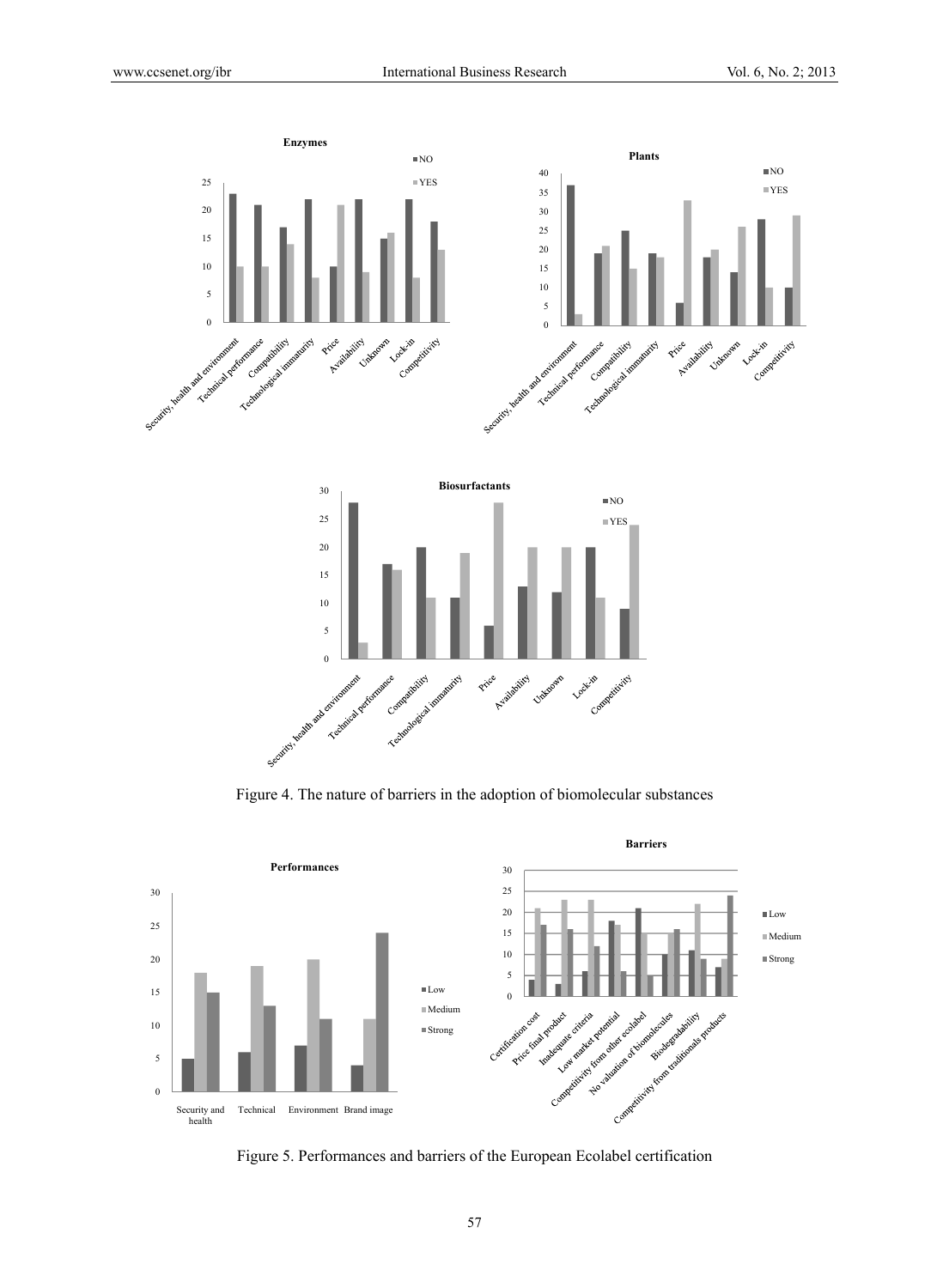#### *4.2 Logistic Regression Results*

The correlation matrix (Table 2) shows the absence of a strong and direct relationship between the independent variables, which demonstrates the quality of the model.

|  | Table 2. Correlation |
|--|----------------------|
|--|----------------------|

|               |           | <b>SIZE</b> | AGE      | <b>ENVCRI</b> | <b>SUPIN</b> | R&D      | <b>ENREGL</b> | <b>ISO</b> | <b>ECOLBE</b> | <b>ECOLBA</b> |
|---------------|-----------|-------------|----------|---------------|--------------|----------|---------------|------------|---------------|---------------|
| <b>SIZE</b>   | C Pearson |             | .214     | .176          | .015         | .167     | .089          | $325^*$    | .220          | .155          |
| AGE           | C Pearson | .214        |          | $-.014$       | .112         | $-.002$  | $-.134$       | .054       | $-149$        | $-.033$       |
| <b>ENVCRI</b> | C Pearson | .176        | $-0.014$ |               | .206         | $.431**$ | .176          | $-129$     | $-.059$       | $.374*$       |
| <b>SUPINC</b> | C Pearson | .015        | .112     | .206          |              | $-182$   | $.495***$     | $-126$     | $-0.057$      | $-.073$       |
| R&D           | C Pearson | .167        | $-.002$  | $.431$ **     | $-182$       |          | $-082$        | .206       | .145          | .273          |
| <b>ENREGL</b> | C Pearson | .089        | $-.134$  | .176          | $.495***$    | $-082$   |               | $-163$     | .020          | .052          |
| <b>ISO</b>    | C Pearson | $.325*$     | .054     | $-129$        | $-126$       | .206     | $-163$        |            | $.316*$       | .082          |
| <b>ECOLBE</b> | C Pearson | .220        | $-149$   | $-.059$       | $-.057$      | .145     | .020          | $316^*$    |               | .100          |
| <b>ECOLBA</b> | C Pearson | .155        | $-.033$  | $.374*$       | $-.073$      | .273     | .052          | .082       | .100          |               |

Note: \*. The correlation is significance at level of 0.05 (bilateral); \*\*. The correlation is significance at level of 0.01 (bilateral).

The model (Table 3) saves a chi-squared at 17. 958 with a rate of significance of 0.036.

Table 3. Model specification Tests

|        |       | Khi-Chi-deux | ddl | Sig. |  |
|--------|-------|--------------|-----|------|--|
| Step 1 | Step  | 17.958       |     | .036 |  |
|        | Bloc  | 17.958       |     | .036 |  |
|        | Model | 17.958       |     | .036 |  |

The Hosmer-lemeshow statistic (Table 4) indicates that the model adequately fits the data  $(0. 362 \times 0. 05)$ .

Table 4. Hosmer-Lemeshow test

|             | v y s<br> | ddl | $\sim$ .<br>519 |
|-------------|-----------|-----|-----------------|
| <b>Step</b> | $- -$     |     | L<br>$20\angle$ |

Table 5 presents a satisfactory model, explaining 60% the dependent variable "EURECOL".

#### Table 5. Summary of the model

| <b>Step</b> | -2log-vraisemblance | Cox & Snell<br>√-deux de ∤ | Nagelkerke<br>k-deux<br>de |  |
|-------------|---------------------|----------------------------|----------------------------|--|
|             | $22.422^a$          | 450                        | .609                       |  |

Note: a. Estimate iteration number 6 was interrupted because the parameter estimates have changed less .001.

Table 6 presents a very satisfactory reclassification rate, exceeding 76%.

Table 6. Classification table (1)(a)

|              |                |            | Prévisions |            |                 |  |
|--------------|----------------|------------|------------|------------|-----------------|--|
| Observations |                |            | EURECOL    |            |                 |  |
|              |                |            | NO.        | <b>YES</b> | Correct percent |  |
| Step 1       | EURECOL        | NO.        |            | 4          | 66.7            |  |
|              |                | <b>YES</b> |            | 15         | 83.3            |  |
|              | Global percent |            |            |            | 76.7            |  |

Note: a. The value of hyphenation is.500.

The results of logistic regression (Table 7) with SPSS analysis show that our model retains four explanatory variables, three which are significant at 5% level and one variable is at 10% level. The four variables are the importance of environmental criteria in the market, the benefits of the European Ecolabel, the incentive from biomolecular suppliers, and finally, regulation. These variables have significant results: The "ENVCRI" variable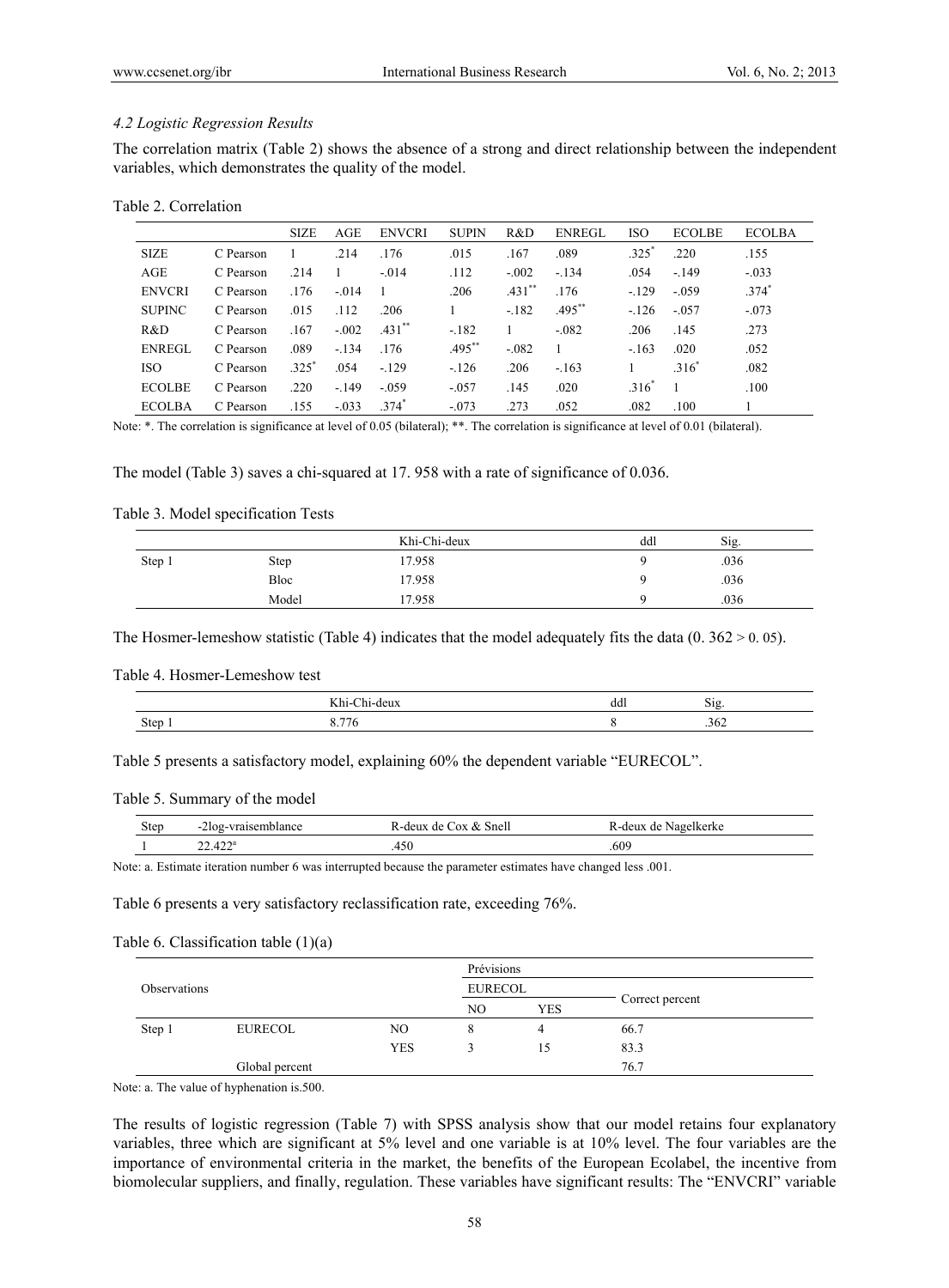with a rate of significance of  $(P = 0, 026$  and a Wald  $> 4$ ); the "ECOLBE" variable with a rate of significance of  $(P = 0, 026)$  $= 0.032$  and a Wald  $> 4$ ); the incentive for suppliers "SUPINC" with a rate of significance of (P = 0, 048, and one almost equal to 4 Wald). And finally, "ENVREGL" with a rate of significance of  $(P = 0, 075, 0.016)$  and a Wald  $> 3$ ). "SUPINC", "ECOLBA" and "R&D" factors affect negatively the likelihood of Europen Ecolabel certification. They reduce the likelihood of innovation as they pass from a lower level to a higher level.

| Table 7. Variables in the equation |  |
|------------------------------------|--|
|------------------------------------|--|

|            |               | A        | E.S.  | Wald  | ddl | Sig. | Exp(B)  |  |
|------------|---------------|----------|-------|-------|-----|------|---------|--|
| Step $1^a$ | <b>SIZE</b>   | 1.037    | 1.340 | .598  |     | .439 | 2.820   |  |
|            | AGE           | 1.756    | 1.235 | 2.022 |     | .155 | 5.788   |  |
|            | <b>ENVCRI</b> | 4.803    | 2.157 | 4.958 |     | .026 | 121.907 |  |
|            | <b>SUPINC</b> | $-6.620$ | 3.345 | 3.918 |     | .048 | .001    |  |
|            | R&D           | $-.626$  | 1.806 | .120  |     | .729 | .535    |  |
|            | <b>ENREGL</b> | 4.906    | 2.752 | 3.179 |     | .075 | 135.110 |  |
|            | <b>ISO</b>    | 1.840    | 1.412 | 1.699 |     | .192 | 6.298   |  |
|            | <b>ECOLBE</b> | 3.522    | 1.647 | 4.572 |     | .032 | 33.861  |  |
|            | <b>ECOLBA</b> | $-1.321$ | 1.391 | .902  |     | .342 | .267    |  |
|            | Constante     | $-9.095$ | 4,677 | 3,782 |     | ,052 | ,000    |  |

Note: a. Variable(s) entered in step 1: SIZE, AGE, ENVCRI, SUPINC, R&D, ENVREGL, ISO, ECOLBE, and ECOLBA.

European Ecolabel certified product is influenced mainly by the importance of environmental (demand) market criteria and the presence of strong benefits from its adoption. Indeed, consumers, users and different institutional organizations exercise more pressure on the sector. The presence of ecological criteria in the specifications of some procurement and some consumer demand may also explain the importance of environmental criteria. In some markets, we require even that products are certified with the European label. The importance of performance (benefits) is explained by firm strategy in looking for an environmental brand image.

The opposite relationship between the incentive from suppliers of biomolecular substances and European Ecolabel certification may be explained by its specification. In fact, one does not need to use a biomolecular raw material to develop environmental products with this certification. Thus, the more these business incentives (from suppliers) are considered important, the lower the expectation that firms will adopt the European Ecolabel certification. Firms that are stimulated by suppliers of biomolecular substances are likely to develop green product, but not systematically European Ecolabel products. Firms in this case, move towards other certifications (e.g. Ecocert) or claim simply the superiority of their own new green products (types II and III), compared with the European Ecolabel certified products (Note 15).

We can also make the same remark concerning the establishment of R&D programs, although this last factor was not significant in our model. The companies that set up R&D programs will likely develop products beyond the requirements of the European Ecolabel specification. They are in fact less interested in adopting it. Regulation is also an important factor. The implementation of REACH directive and the strengthening of existing regulation in this sector encourage the development of this category of products. ENVCRI, ECOLBE, SUPINC and ENVREGL are the greatest determinants that stimulate the firm's decision in this study.

#### **5. Conclusion**

While the effect of environmental innovation in firm performance, under environmental policies (or in their absence), is confirmed more and more within the literature (Lanoie et al., 2007), the present work shows how these policies (in particular voluntary approaches) drive production of environmentally innovative products. The results are consistent with most of studies and analyses applied in the chemical sector (Berkhout et al., 2003; Nordbek & Faust, 2003; Oosterhuis, 2006; Seija-Nogareda, 2007; Visser et al., 2008) (Note 16). However, as it is currently designed, the European Ecolabel specification does not guarantee accession by all actors nor the optimization of environmental performance. *Accessibility and acceptability* of this kind of innovation, compared to others types of innovation (with or without Ecolabel certification) can explain firm adoption. Strong benefits (enhancement of brand image) from this certification can confirm this hypothesis. It can be also a consensus aimed to minimize the costs of environmental innovation, competition between strategic groups and objections to the implementation of this ecolabel (Nadai, 1998).

A mixed environmental policy (regulation and voluntary approaches) has a positive effect on green product development. This also occurs in the presence of incentives from the market, seeking more specific products. The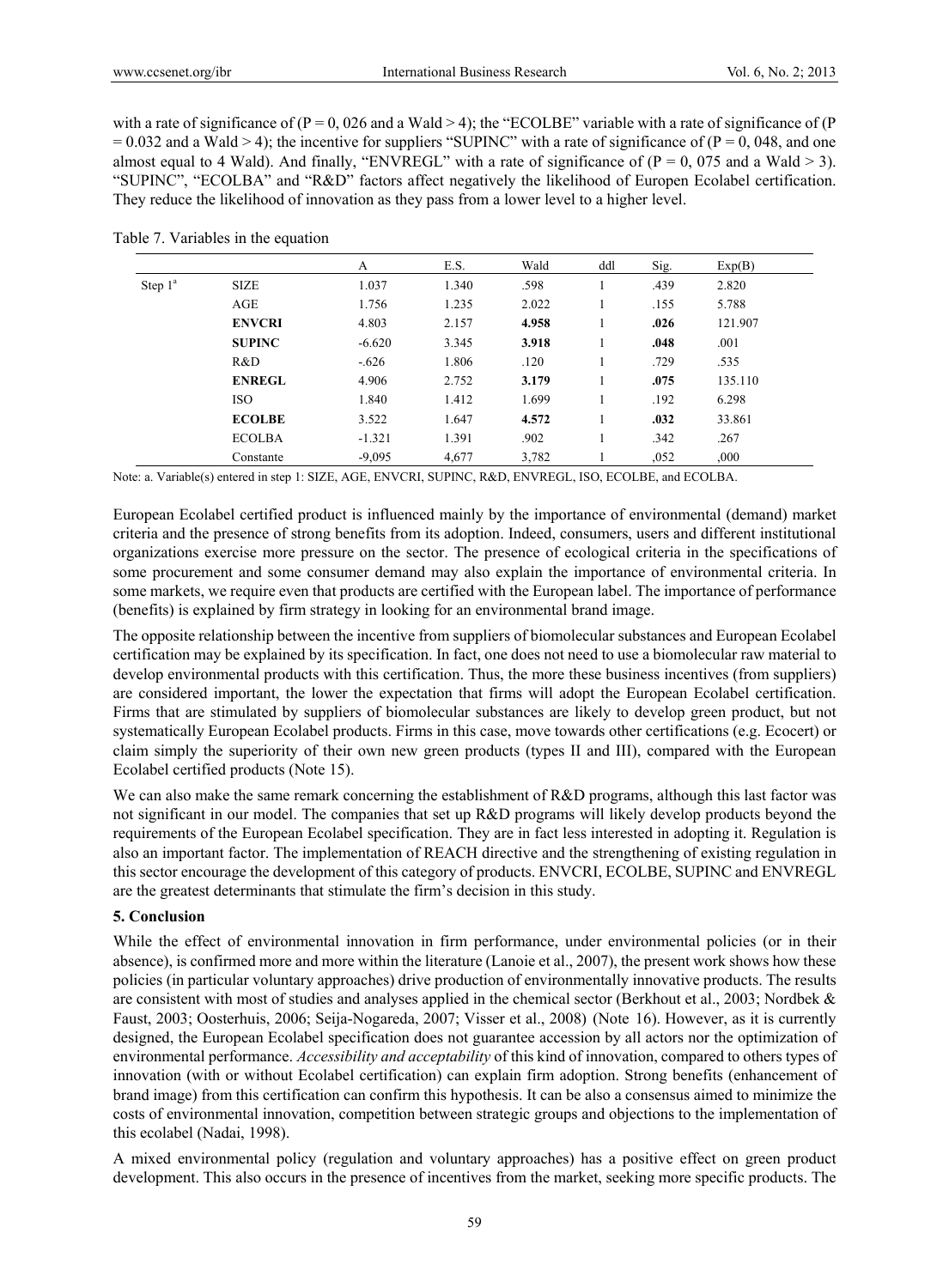supplier's business and marketing strategy drives the rate and direction of technical change, as well as competition. These findings confirm Visser et al.'s (2008) results. Thus, this technological diversity applied in actual specification, under strategies and competition effects of actors, appears to undermine the adoption of the European Ecolabel certification.

At the same time, one can note the strategic use of Ecolabel certification by firms. Some firms adopt other certifications to respond to all forms of market demand. 30% of firms reported having adopted, at the same time, Ecocert and Ecolabel European certifications, and 15% adopted Ecolabel European certification and, at least, ISO14001/EMAS and/or LCA. These firms go beyond the regulation, they seek through this voluntary approach, on the one hand, to benefit from a brand image and, on the other hand, to generate profits by increasing market share with adapted responses to consumer needs, a *win-win* strategy of Porter and Van Der Linde (1995).

#### **Acknowledgements**

I want to thank my Professor Mr. Anthoine Gentier for its valuable advice. I thank also all those near or far that helped me to carry out this work.

## **References**

Actu-Environnement. (2011). *Impact environnemental des produits d'entretien et des équipements de nettoyage.*  Retrieved from 04/04/2011.

http://www.actu-environnement.com/ae/dossiers/hpe/verdissement-produit-nettoyage.php4.

- ADEME. (2007). Des bioressources à l'industrie. Rapport d'activité. AGRICE II. Retrieved from http://www2.ademe.fr/servlet/getDoc?cid=96&m=3&id=40051&p1=00&p2=08&ref=17597.
- AFNOR. (2012). Tout savoir sur les écolabels. http://www.ecolabels.fr/fr/.
- Ambec, S., & Lanoie, P. (2008). L'innovation au service de l'environnement et de la performance économique. *INRA*. N° 6/07 – Février.
- Anderson, E., & Gatignon, H. (2003). Firms and the Creation of the New Markets. *Insead Working Paper.*
- Arundel, A., & Rose, A. (1999). The diffusion of environmental biotechnology in Canada: adoption strategies and cost offsets*. Technovation, 19*(9), 551-560. http://dx.doi.org/10.1016/S0166-4972(99)00058-9
- Becker, F., & Englmann, F. (2005). *Public policy, voluntary initiatives and water benign process innovations: empirical evidence from the West German chemical industry during the Mid-1990s*. Weber, M., & Hemmelskamp, J. (Eds.).
- Berkhout, F., Iizuka, M., Nightingale, P., & Voss, G. (2003). Innovation in the chemicals sector and the new European Chemicals Regulation. *SPRU, University of Sussex* (report for WWFUK).
- Bernauer, T., Engels, S., Kammerer, D., & Seijas, J. (2006). Explaining Green Innovation Ten Years after Porter's Win-Win Proposition: How to Study the Effects of Regulation on Corporate Environmental Innovation? *Center for Comparative and International Studies,* N°17, 2006.
- Cleff, T., & Rennings, K. (1999). Determinants of Environmental Product and Process Innovation Evidence from the Mannheim Innovation Panel and a Follow-Up Telephone Survey. *European Environment*, *9*(5), 191-201.
- Del Río, G. P. (2005). Analysing the Factors Influencing Clean Technology Adoption: A Study of the Spanish Pulp and Paper Industry. *Business Strategy and the Environment, 14*(1), 20-37. http://dx.doi.org/10.1002/bse.426
- Del Río, G. P. (2009). The empirical analysis of the determinants for environmental technological change: A research agenda. *Ecological Economics, 68*(3), 861-878. http://dx.doi.org/10.1016/j.ecolecon.2008.07.004
- Frondel, M., Horbach, J., & Rennings, K. (2005). What triggers environmental management and innovation? Empirical evidence from Germany. *European Congress of Environmentale and Ressouce Economics*. Bremen.
- Frondel, M., Horbach, J., & Rennings, K. (2007). End-of-Pipe or Cleaner Production? An Empirical Comparison of Environmental Innovation Decisions Across OECD Countries. *ZEW Discussion Paper*. Retrieved from ftp://ftp.zew.de/pub/zew-docs/dp/dp0482.pdf.
- Hemmelskamp, J. (1996). Environmental Policy Instruments and their Effects on Innovation. *European Planning Studies, 5*(2), 177-194. http://dx.doi.org/10.1080/09654319708720392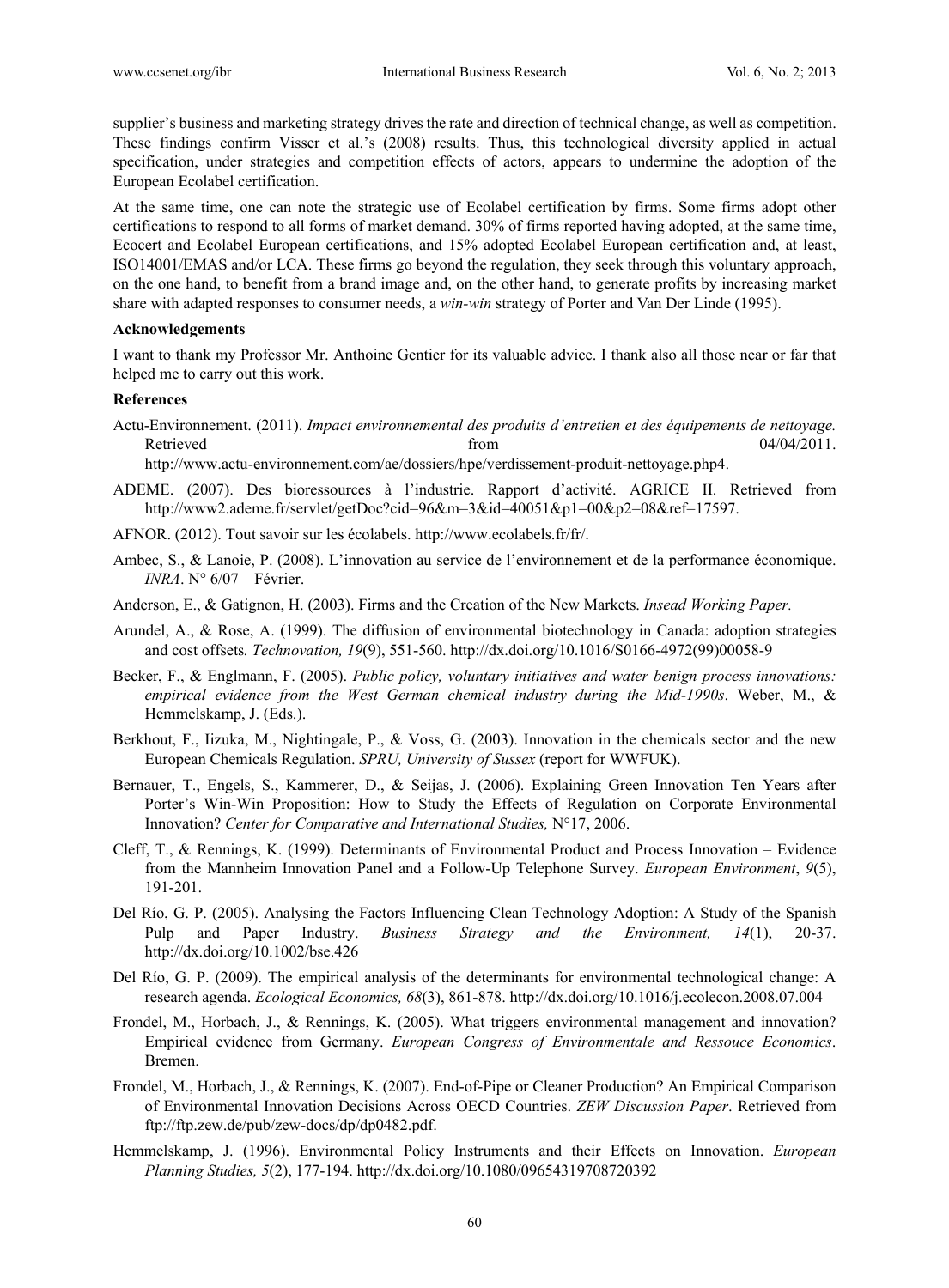- Heraud, B. (2008, January 10). Produits d'entretien verts: les Français en quête de clarté. Marketing Magazine, *125*. Retrieved from http://www.e-marketing.fr/Marketing-Magazine/Article/Produits-d-entretien-verts-les-Fran-ais-en-quete-declarte-27095-1.htm.
- Horbach, J. (2008). Determinant of Environmental Innovation—New Evidence from German Panel Data sources. *Research Policy, 37*(1), 163-173. http://dx.doi.org/10.1016/j.respol.2007.08.006
- Horbach, J., & Rennings, K. (2007). Panel Survey Analysis of Eco-Innovation: Possibilities and Propositions. *ZEW Discussion Paper*.
- Iraldo, F., Testa, F., Melis, M., & Frey, M. (2011). A Literature Review on the Links between Environmental Regulation and Competitiveness. *Environmental Policy and Governance*, *21*(3), 210-222. http://dx.doi.org/10.1002/eet.568
- ISO. (2012). ISO 14001. International Organisation for Standardization. Retrieved from http://www.iso14001.fr/.
- Jaffe, A., Newell, R., & Stavins, R. (2002). Environmental Policy and Technological Change. *Environmental and Resource Economics*, *22*, 41-69. http://dx.doi.org/10.1023/A:1015519401088
- Johnstone, N., Hascic, I., & Ostertag, K. (2007). Environmental Policy, Technological Innovation and Patent Activity. ENV/EPOC/WPNEP(2007)5/FINAL.
- Kammer, D. (2009). The effects of customer benefit and regulation on environmental product innovation. Empirical evidence from appliance manufactures in Germany. *Ecological Economics, 68*(8-9), 2285-2295.
- Kemp, R., & Pontoglio, S. (2008). The innovation effects of environmental policy instruements- a typical case of the blid men and the elephant. Paper for DIME WP 2.5 Workshop on Empirical Analyses of Environmental Innovations, Fraunhofer Institute for Systems and Innovation Research (ISI), Karlsruhe, January, 17th-18<sup>th</sup>.
- Kivimaa, P. (2007). The Determinants of Environmental Innovation: the Impacts of Environmental Policies on the Nordic Pulp, Paper and Packaging Industries. *European Environment*, *17*(2), 92-105. http://dx.doi.org/10.1002/eet.442
- Klemmer, P. (1999). *Innovation Effects of Environmental Policy Instruments*. Analytica, Berlin.
- Kosaric, N. (1992). Biosurfactants in industry. *Pure & Appl. Chem*., *64*(11), 1731-1737. http://dx.doi.org/10.1351/pac199264111731
- La Fleur. (2009). Nouvelles du label écologique européen. N°2. Commission européenne.
- Lanoie, P., Johnstone, N., Lucchetti, J., & Ambec, S. (2007). Environmental policy, innovation and performance: new insights on the Porter hypothesis. *Working Paper GAEL,* 7, 36.
- Mazzanti, M., & Zoboli, R. (2006). Examining the factors influencing environmental innovation. *FEEM*, Nota di lavoro 20.
- Meylheuc, T., Herry, J. M., & Bellon-Fontaine, M. N. (2001). Les biosurfactants, des biomolécules à forte potentialité d'application. *Sciences des aliments*, *21*(6), 591-649. http://dx.doi.org/10.3166/sda.21.591-649
- Mickwitz, M., Hyvättinen, H., & Kivimaa, P. (2008). The role of policy instruments in the innovation and diffusion of environmentally friendlier technologies: popular claims versus case study experiences*. Journal of Cleaner Production, 16*(S1), S162-S170. http://dx.doi.org/10.1016/j.jclepro.2007.10.012
- Montalvo, C. (2008). General wisdom concerning the factors affecting the adoption of cleaner technologies: a survey 1990-2007. *Journal of Cleaner Production*, *16*(S1), S7-S13. http://dx.doi.org/10.1016/j.jclepro.2007.10.002
- Mowery, D. C., & Rosenberg, N. (1979). The Influence of Market Demand Upon Innovation A Critical Review of Some Empirical Studies. *Research Policy, 8*(2), 102-153. http://dx.doi.org/10.1016/0048-7333(79)90019-2
- Nadai, A. (1998). Concurrence dans la qualification environnementale des produits. *Revue d'économie industrielle*, *83*, 197-212.
- Nameroff, T. J., Garant, R. J., & Albert, M. B. (2004). Adoption of green chemistry: an analysis based on US patents. *Research Policy, 33*(6-7), 959-974.
- Nemet, G. F. (2009). Demand-pull, technology-push, and government-led incentives for non-incremental technical change. *Research Policy*, *38*(5), 700-709. http://dx.doi.org/10.1016/j.respol.2009.01.004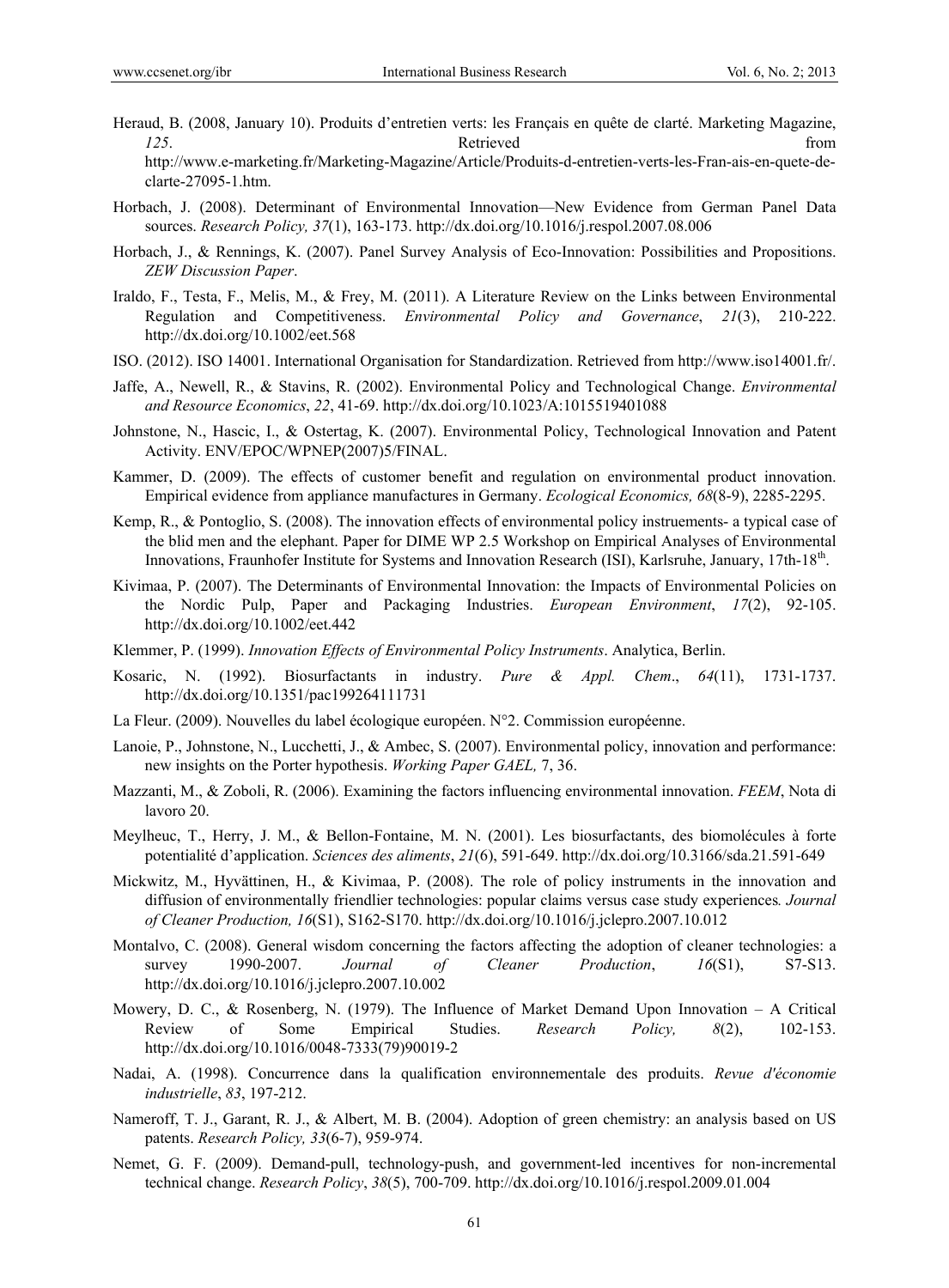- Nordbeck, R., & Faust, M. (2003). European Chemicals regulation and its effect on innovation: an assessment of EU's withe paper on the strategy for future chemicals policy. *European Environment*, *13*(2), 79-99. http://dx.doi.org/10.1002/eet.313
- OCDE. (1998). *La biotechnologie au service de produits et de procédés industriels propres*.
- OCDE. (2010). *La fiscalité, l'innovation et l'environnement*. Edition, OCDE.
- Oosterhuis, F. (2006). Substitution of hazardous chemicals: a case study in the framework of the project, assessing innovation dynamics induced by environment policy. E-07/03.
- Pavitt, K. (1984). Sectoral Patterns of Technical Change: Towards a Taxonomy and a Theory. *Research Policy, 13*(6), 343-373. http://dx.doi.org/10.1016/0048-7333(84)90018-0
- Popp, D., Hafner, T., & Johnstone, N. (2007). Policy vs. Consumer Pressure: Innovation and Diffusion of Alternative Bleanching Technologies in the Pulp Industry. *NBER Working Paper,* N° 13439. Sept.
- Porter, M. E., & Van Der Linde, C. (1995). Towards a New Conceptualization of the Environment-Competitiveness Relationship. *Journal of Economic Perspectives, 9*(4), 97-118. http://dx.doi.org/10.1257/jep.9.4.97
- Radonji, G., & Tomin, P. (2000). The role of management system on introduction of new technologies in the metal and chemical. Paper: plastics industries.
- Rehfeld, K., Rennings, K., & Ziegler, A. (2007). Integrated Product Policy and Environmental Product Innovations: an empirical analysis. *Ecological Economics, 61*(1), 91-100. http://dx.doi.org/10.1016/j.ecolecon.2006.02.003
- Rennings, K. (2000). Redefining Innovation—Eco-innovation Research and the Contribution from Ecological Economics. *Ecological Economics*, *32*(2), 319-322. http://dx.doi.org/10.1016/S0921-8009(99)00112-3
- Rennings, K., Ziegler, A., Ankele, K., & Hoffmann, E. (2006). The influence of different characteristics of the EU Environmental Management and Auditing Scheme on technical environmental innovations and economic performance. *Ecological Economics, 57*(1), 45-59. http://dx.doi.org/10.1016/j.ecolecon.2005.03.013
- Rex, R., & Baumann, H. (2007). Beyond ecolabels: what green marketing can learn from conventional marketing. *Journal of Cleaner Production, 15*(6), 567-576. http://dx.doi.org/10.1016/j.jclepro.2006.05.013
- Rogers, E. M. (1995). *Diffusion of Innovations* (4th ed.). New York, Free Press.
- Seijas-Nogareda, J. (2007). *Determinants of Environmental Innovation in the German and Swiss Chemical Industry — With Special Consideration of Environmental Regulation*. ETH Zurich, Zurich, Switzerland.
- Traore, N., & Rose, A. (2003). Determinants of biotechnology utilization by the Canadian industry. *Research Policy*, *32*(10), 1719-1735. http://dx.doi.org/10.1016/S0048-7333(03)00081-7
- Triebswetter, U., & Wackerbauer, J. (2008). Integrated environmental product innovation in the region of Munich and its impact on company competitiveness. *Journal of Cleaner Production*, *16*(14), 1484-1493. http://dx.doi.org/10.1016/j.jclepro.2007.09.003
- Türpitz, K. (2004). The determinants and effects of environmental Product innovations An Analysis on the base of case studies. *Zew Discussion Paper*, 04-02.
- Verma, V. K., Bram, S., & Ruyck, J. D. (2009). Small scale biomass heating systems: Standards, quality labeling, and market driving factors-An EU outlook. *Biomass and bioenergy, 33*, 1393-1402. http://dx.doi.org/10.1016/j.biombioe.2009.06.002
- Visser, R., Jongen, M., & Zwetsloot, G. (2008). Business-driven innovations towards more sustainable chemical products. *Journal of Cleaner Production*, *16*(S1), S85-S94. http://dx.doi.org/10.1016/j.jclepro.2007.10.007
- Vollebergh, H. (2007). Impacts of environmental policy instruments on technological change. *OECD Report*. 07-Feb.
- Wagner, M. (2008). Empirical influence of environmental management on innovation: evidence from Europe. *Ecological Economics, 66*(2-3), 392-402. http://dx.doi.org/10.1016/j.ecolecon.2007.10.001
- Ziegler, A. (2005). The determiants of Environmental Innovations: A comparison between Multinomial logit and Probit Models. *ZEW*.